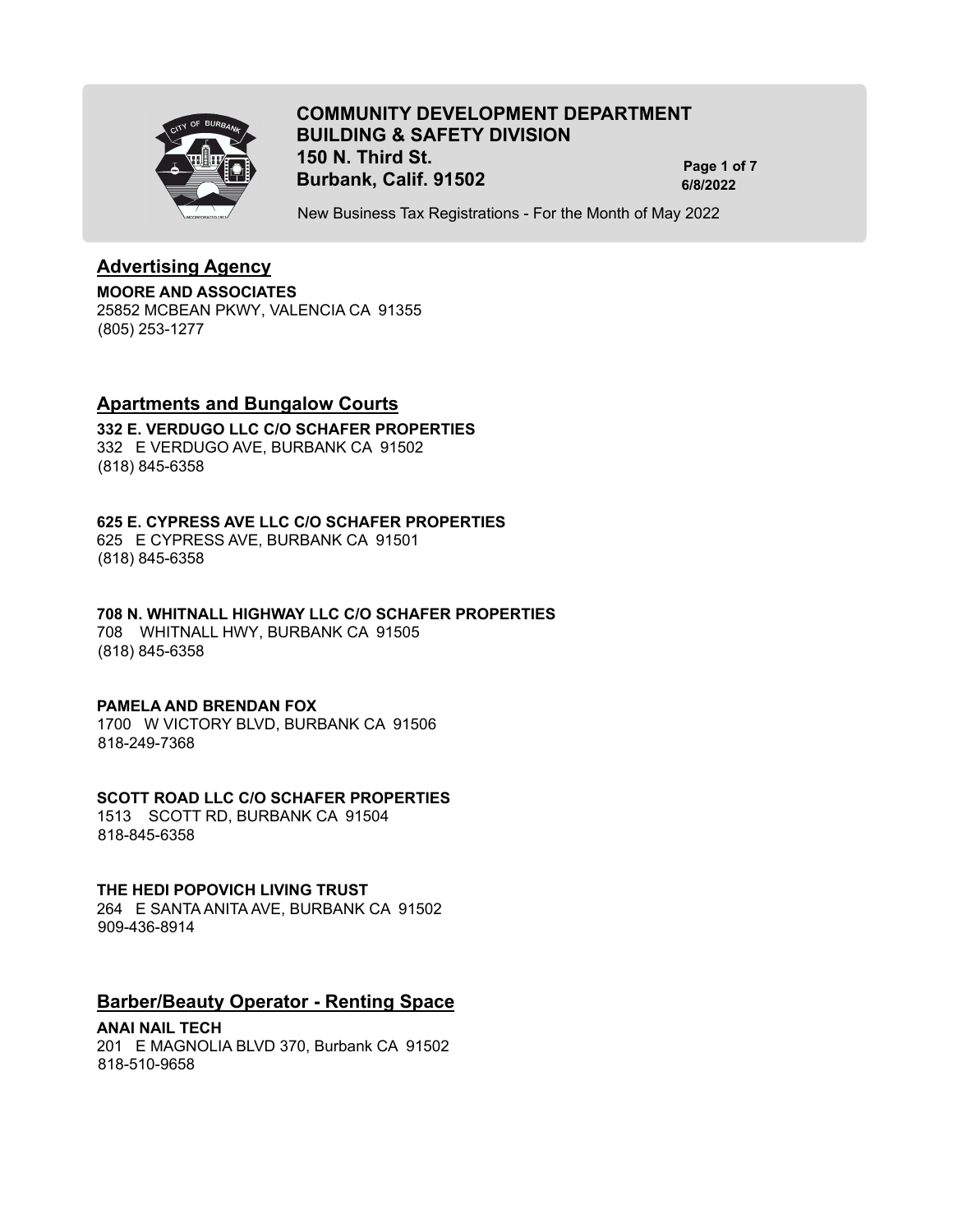#### **New Business Tax Registrations - For the Month of May 2022 Page 2 of 7 Page 2 of 7**

#### **CLAWED**

201 E MAGNOLIA BLVD 370, Burbank CA 91502 818-358-9077

#### **SERENITY SKIN STUDIO**

3400 W BURBANK BLVD, BURBANK CA 91505 818-813-3523

## **Barber/Beauty Shop**

**LBS BARBERSHOP**

10970 SHERMAN WAY 115, Burbank CA 91505 661-577-1020

## **Broker - Misc.**

**BLUE-GRACE LOGISTICS LLC** 2836 S FALKENBURG RD, RIVERVIEW FL 33578 813-906-5735

### **Brokerage Office/Real Est.**

## **M.E. REAL ESTATE GROUP**

1604 W MAGNOLIA BLVD A, BURBANK CA 91506

## **Building Contractor/Const Related**

**PRO ELECTRIC** 345 E SANTA ANITA AVE C, BURBANK CA 91502 818-938-3615

## **Commercial Rental**

**1505 N. SAN FERNANDO LLC C/O SCHAFER PROPERTIES** 1505 N SAN FERNANDO BLVD, BURBANK CA 91504 (818) 845-1622

#### **ALONSO R ARELLANO**

900 RIVERSIDE DR, BURBANK CA 91506 323-810-8914

#### **B C H ENTERPRISES 110 LLC**

110 W OLIVE AVE, BURBANK CA 91502 626-932-0100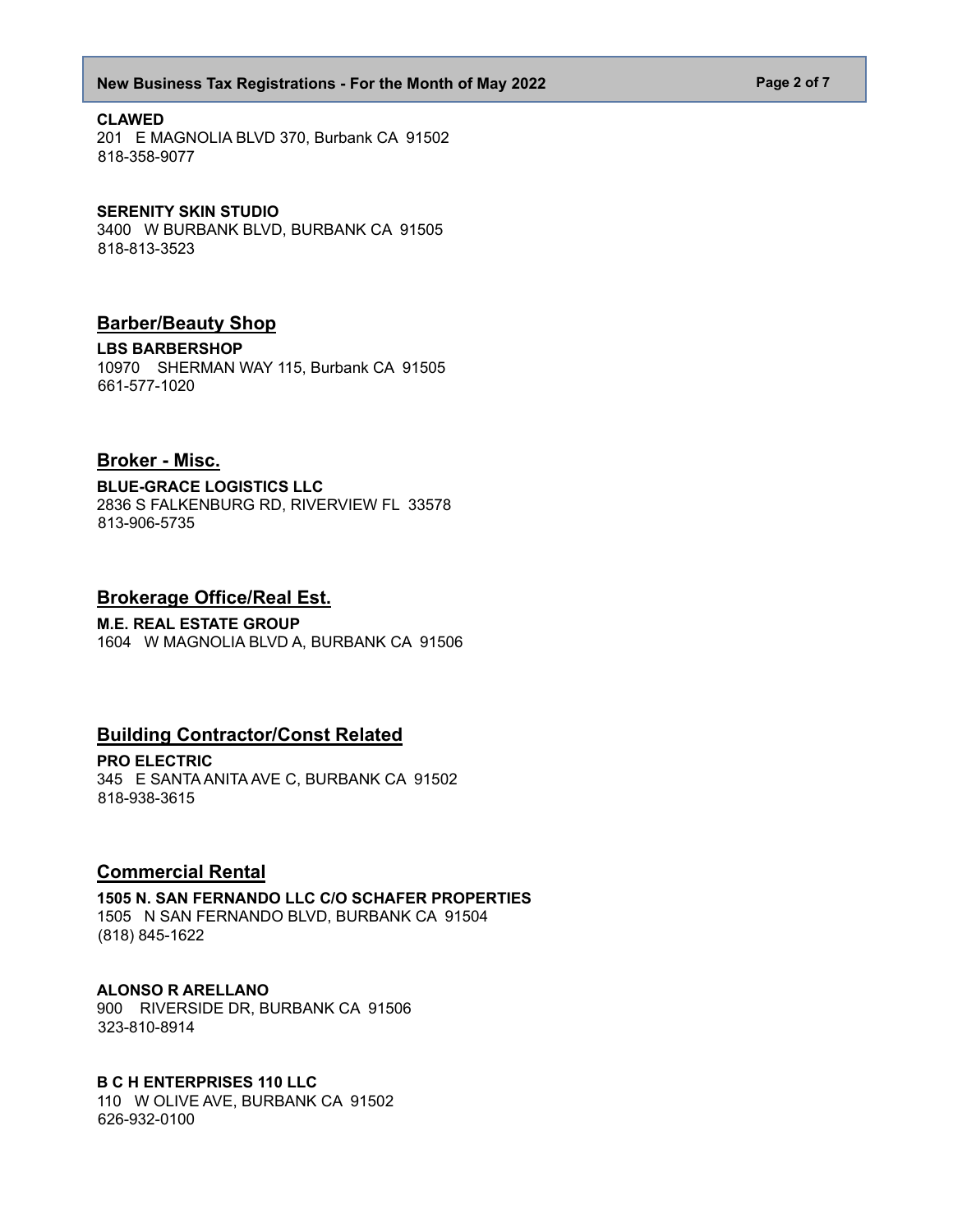#### **New Business Tax Registrations - For the Month of May 2022 Page 3 of 7 Page 3 of 7**

#### **BROWN FAMILY TRUST**

1951 N ONTARIO ST, BURBANK CA 91505 760-702-4995

#### **BURBANK SQUARED LLC**

1022 W BURBANK BLVD, BURBANK CA 91506 818-371-1127

### **LINCOLN SC STUDIO LLC**

2031 N LINCOLN ST, Burbank CA 91504

## **Consultant**

### **DIONYSIAN CONSULTING**

900 HARVARD RD, BURBANK CA 91501

### **LYFE PRODUCTIVES**

4200 W BURBANK BLVD, BURBANK CA 91505

### **MARIA THERESA C. ESCAMILLAN**

333 ANDOVER DR 154, Burbank CA 91504 818-237-6701

## **Dentist**

**DR. CHRISTIE H. PARK, DDS, INC.** 303 S GLENOAKS BLVD 12, BURBANK CA 91502 818-846-2854

## **E-Commerce / Computer Serv.**

**DAY RATE BEAUTY** 136 N BRIGHTON ST, BURBANK CA 91506 323-243-0330

## **Eating Place W/Cocktails**

## **CELIA'S RANCHO RESTAURANTE**

900 RIVERSIDE DR, BURBANK CA 91506 818-588-3243

**Eating Place/No Alcoholic Bev**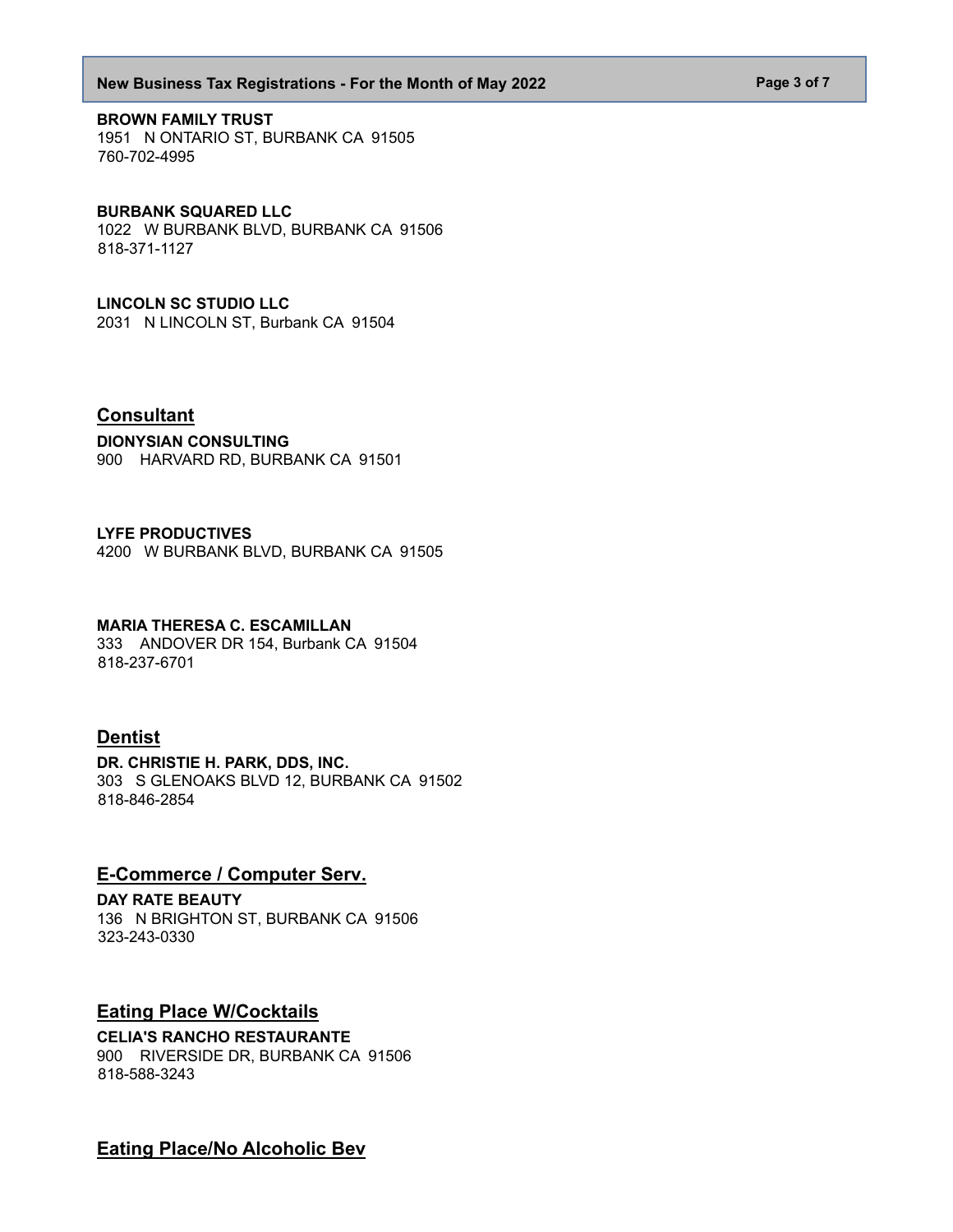#### **New Business Tax Registrations - For the Month of May 2022 Page 4 of 7 Page 4 of 7**

#### **ARTELICE PATISSERIE**

117 N SAN FERNANDO BLVD, BURBANK CA 91502

#### **LIFE WORKS FOOD SERVICE**

100 S CALIFORNIA ST, Burbank CA 91505

## **Electronics/Appliances/Business Machines**

#### **KAYTS' APPLIANCE REPAIR**

2121 SCOTT RD 206, BURBANK CA 91504 818-281-5013

## **Employment Agency**

**ALL YOU NEED HOME HEALTH CARE, INC.** 220 N GLENOAKS BLVD B, BURBANK CA 91502 747-244-3433

### **PREMIER THERAPY AND STAFFING INC**

2000 W MAGNOLIA BLVD 203, Burbank CA 91506 747-800-3848

#### **SMART NURSING AND MEDICAL REGISTRY**

223 W ALAMEDA AVE 201, BURBANK CA 91502

## **Entertainment/Related Services**

#### **ACTORS EDGE AT CHRIS GILMORE CASTING** 2600 W OLIVE AVE 5TH FL, Burbank CA 91505 661-600-7372

## **ELIZABETH PORTELLO DBA IMAGO CREATA**

120 S VICTORY BLVD, Burbank CA 91502 310-700-4008

## **NORMIE INC.**

303 N GLENOAKS BLVD 200, Burbank CA 91502 323-899-3665

## **Food Processing/Storage**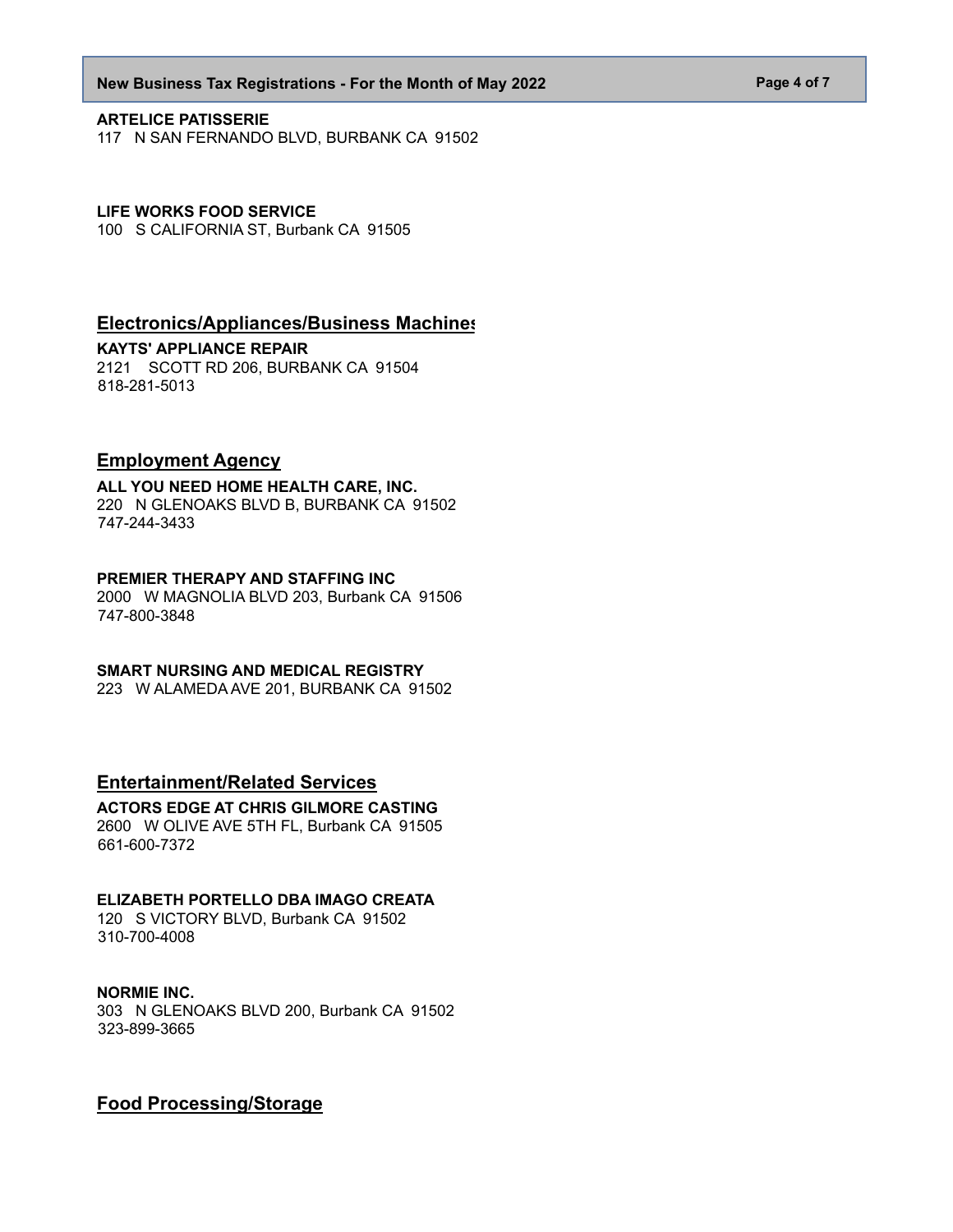#### **New Business Tax Registrations - For the Month of May 2022 Page 5 of 7 Page 5 of 7**

#### **BURBANK PASTRY**

117 N SAN FERNANDO BLVD, BURBANK CA 91502

## **Janitorial/Bldg. Maint.**

#### **ALBA M. LOPEZ**

334 AMHERST DR B, BURBANK CA 91504 818-428-7079

#### **CRUZITO CLEANING SERVICES**

20954 BRYANT ST, CANOGA PARK CA 91304

## **Medical/Health Care Products Or Service**

**INFINITI HEALTH LLC** 3111 WINONA AVE 103, Burbank CA 91504 951-837-7682

**NICKY CORBETT, L.AC.** 4405 RIVERSIDE DR 208, Burbank CA 91505

#### **SHAKEH AVANESSIAN L.AC.**

4405 RIVERSIDE DR 208, Burbank CA 91505

## **Mfg/Wholesale/Warehouse/Printing**

**STUDIOCHIC LLC** 2031 N LINCOLN ST, Burbank CA 91504

## **Misc. Business Activity**

**EPIC PRO WRESTLING** 1728 ELLIOTT DR, BURBANK CA 91504 747-238-0631

### **LINDE GAS & EQUIPMENT INC.**

5508 VINELAND AVENUE, NORTH HOLLYWOOD CA 91601 818-760-2012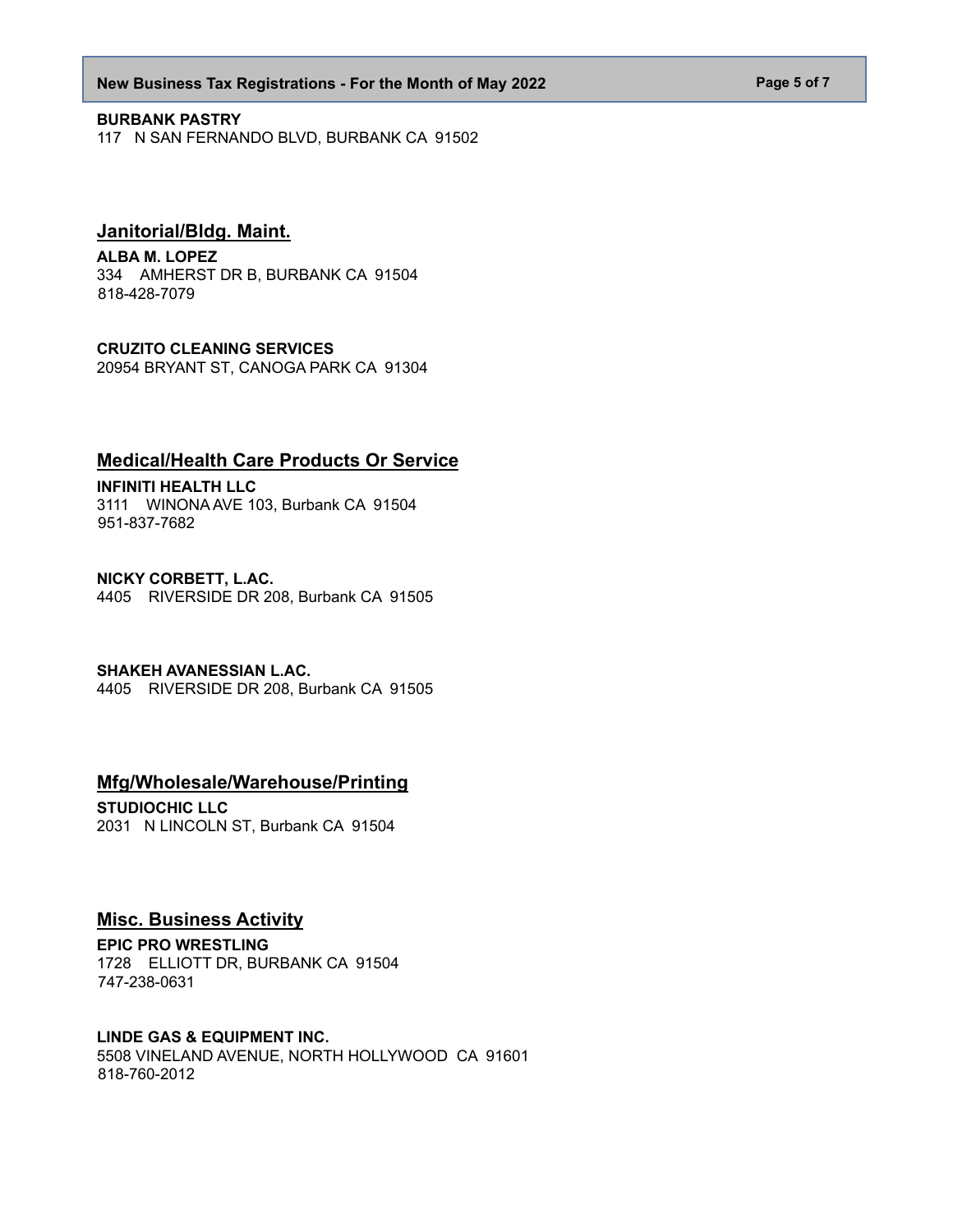#### **New Business Tax Registrations - For the Month of May 2022 Page 6 of 7 Page 6 of 7**

**STEP ASIDE STABLES** 381 W SPAZIER AVE, BURBANK CA 91506 323-496-8866

## **Misc. Retail**

**ALTRA RC** 4000 W MAGNOLIA BLVD F, Burbank CA 91505

## **Physician And Surgeon**

LUCILLE J UBER, MD, A MEDICAL CORP DBA BURBANK PEDIAT 1411 N HOLLYWOOD WAY, Burbank CA 91505

## **Professional-Misc.**

#### **BONNIE CARDENAS & ASSOCIATES PHYSICAL THERAPY**

4444 RIVERSIDE DR 100, Burbank CA 91505 818-506-7821

#### **DR. COMPAGNA-DOLL PSYCHOLOGY**

4405 RIVERSIDE DR 207, Burbank CA 91505

#### **MELISSA CHRISTINE SANTANDER DBA: EAT SPEAK BREATHE**

4727 WILLIS AVE, SHERMAN OAKS CA 91403

## **ONEMAIN FINANCIAL GROUP, LLC**

4100 W ALAMEDA AVE 103, Burbank CA 91505

## **Radio, Tv and Elect. Serv/Repair**

#### **ROSEN SOUND LLC**

1008 OAK ST, BURBANK CA 91506 818-433-7987

## **Tax Return/Bookkeeping**

**3-D WHOLESALE** 2597 N LINCOLN ST, BURBANK CA 91504 818-415-8201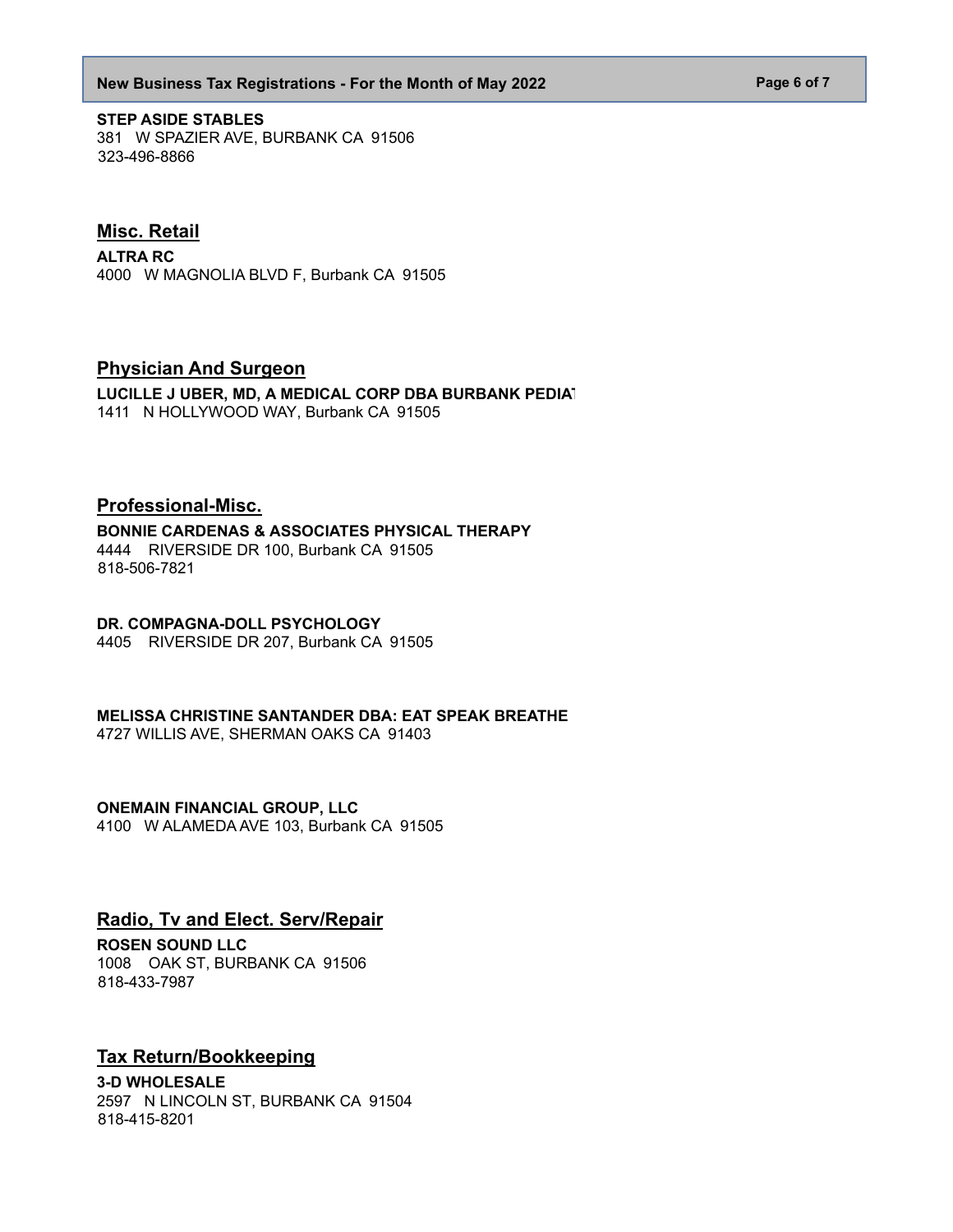## **Teacher/Music And Arts**

**BRITISH SWIM SCHOOL GLENDALE BURBANK** 1137 N. EVERETT STREET, GLENDALE CA 91207

# **Trade/Vocational/Dance School**

### **HOUSE OF MEDITATION**

1516 N SAN FERNANDO BLVD 207, BURBANK CA 91504 818-579-4542

## **T.G. SERVICES INC. DBA TIGFIT100**

1855 N VICTORY PL, BURBANK CA 91504 747-228-2058

## **Vehicle Services**

#### **SILVA AUTOMOTIVE INSTALLATIONS LLC** 2601 TULARE AVE, BURBANK CA 91504 818-653-4919